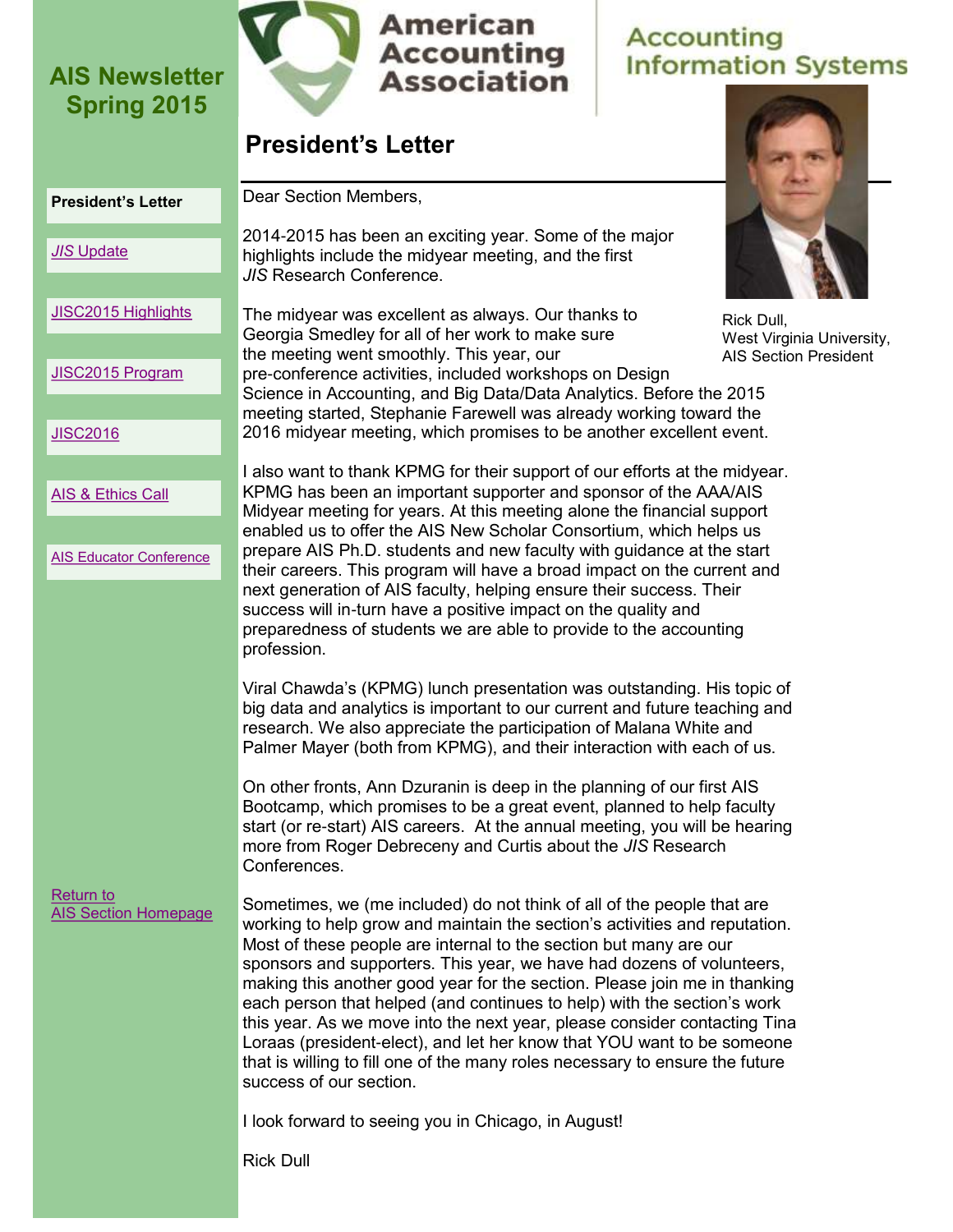

**American Accounting Association** 

### **Accounting Information Systems**

# *JIS* **Update**

#### <span id="page-1-0"></span>[President's Letter](#page-0-0)

Amazing as it seems to us, we are half way through our term as Senior Editors of the *Journal of Information Systems*. We bring you some updates on your journal.

### *JIS* **Update**

| JISC2015 Highlights |  |
|---------------------|--|
|                     |  |

[JISC2015 Program](#page-5-0)

[JISC2016](#page-7-0)

[AIS & Ethics Call](#page-9-0)

[AIS Educator Conference](#page-11-0)

### [Return to](http://www2.aaahq.org/infosys/index.cfm)  [AIS Section Homepage](http://www2.aaahq.org/infosys/index.cfm)

### **Forthcoming Commentary from Dan Stone**

In the Summer 2015 issue of *Journal of Information Systems* (and available "early online" at [www.jisonline.com\),](http://www.jisonline.com) Dan Stone offers a personal reflection on research fraud, with proposed lessons for the AIS community. Stone notes that many members of our research community have spent at least a portion of their careers researching how to identify fraud, and many of us apparently missed any evidence that fraud was probably being committed in our own community. Dan highlights the need for, and importance of, healing our community and literature. In this regard, Dan's recommendation include developing skepticism, recognizing the limited usefulness of the fraud triangle, noting the dysfunctional implications of agency theory, and adopting contemplative practices designed to increase observational awareness. We hope you will read this insightful commentary and share it with your colleagues.

#### **Information Packet on** *JIS*

We have previously mentioned the Information Packet on *JIS* that has been under development for some time. This project is now complete. Printed copies of the packet have been mailed to members of the section -- we hope that you will share the packet with others in your institution (e.g., Dean, Head of Department, Chair of Personnel Committee). Many of us labor in fields that are rather barren as far as an understanding from our colleagues of what goes on in the AIS field. We hope that the packet will be assist in understanding of AIS research and teaching. Copies of the packet will be distributed to attendees at the AIS Educators Association in June and will also be available at the Annual Meeting in Chicago. In addition, an electronic version of the packet is available at the *JIS* website ([www.jisonline.com\)](http://www.jisonline.com). We plan to update the packet biennially. We are keen to hear your feedback on how the packet might be enhanced in the next version.

#### **JISC2015 and JISC2016**

Elsewhere in the newsletter there is an item on the 1st *JIS* Research Conference (JISC2015) and a call for papers for the 2nd conference in Fall 2016. We were very happy indeed with the quality of the first conference. Diane Janvrin and David Wood labored mightily to assist us in putting on the conference. We can't thank them enough. Diane's assistant Jennifer Drahozal provided absolutely vital services for which we were very grateful indeed. We must mention the vital support of our sponsors. As you know, we worked with the AICPA in the running of the conference. This was a unique and highly productive co-operation between the AIS Section and, in particular, the IMTA Division of the AICPA. Special mention and thanks goes to Susan Pierce and all her staff and Chair of the Division Joel Lanz and his predecessor Donny Shimamoto. The division also supported access to data for two projects.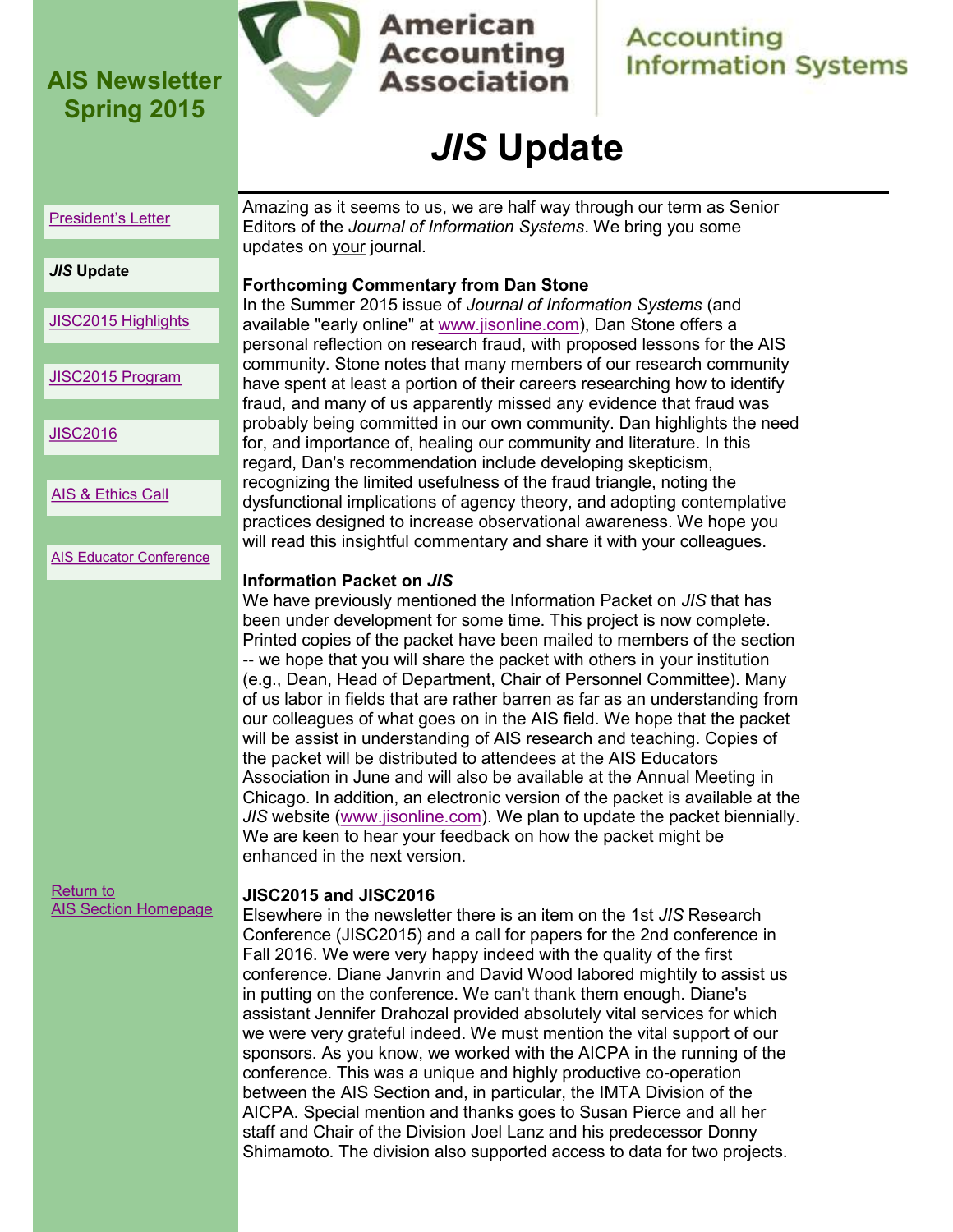In addition, the conference was sponsored by the Assurance Services Executive Committee of the AICPA with special mention and thanks to Amy Pawlicki, Director, Business Reporting, Assurance & Advisory Services and XBRL, AICPA. Amy has been a great supporter of the work of the section and the journal over the years and stepped up to the plate for JISC2015. And talking of great supporters of our work, special thanks go to Bob Cuthbertson of Caseware-IDEA who provided financial support as well, with the support of Audimation, Inc. and ISACA Houston, access to data. A significant number of professionals from the IMTA and elsewhere in the profession supported the conference as reviewers and commentators. Without these friends and colleagues, the conference would not have been the success it was.

The 2nd *JIS* research conference will be held in the Fall of 2016. For JISC2016, we are joined by Faye Borthick and Robyn Pennington who will edit the papers submitted to the conference. Eileen Taylor will chair the conference. As you can see from the enclosed CFP, the theme is "An Accounting Information Systems Perspective on Data Analytics and Big Data." We are working on sponsorship and location and will have an update for you in the next newsletter, no doubt.

#### **Follow JIS on Social Media**

You can follow JIS on Twitter [@jiseditors](https://twitter.com/jiseditors) and on Facebook at [www.facebook.com/jiseditors.](https://www.facebook.com/jiseditors) We normally update when there are new papers published and for other key events in the life of the journal.

Mary Curtis and Roger Debreceny Senior Editors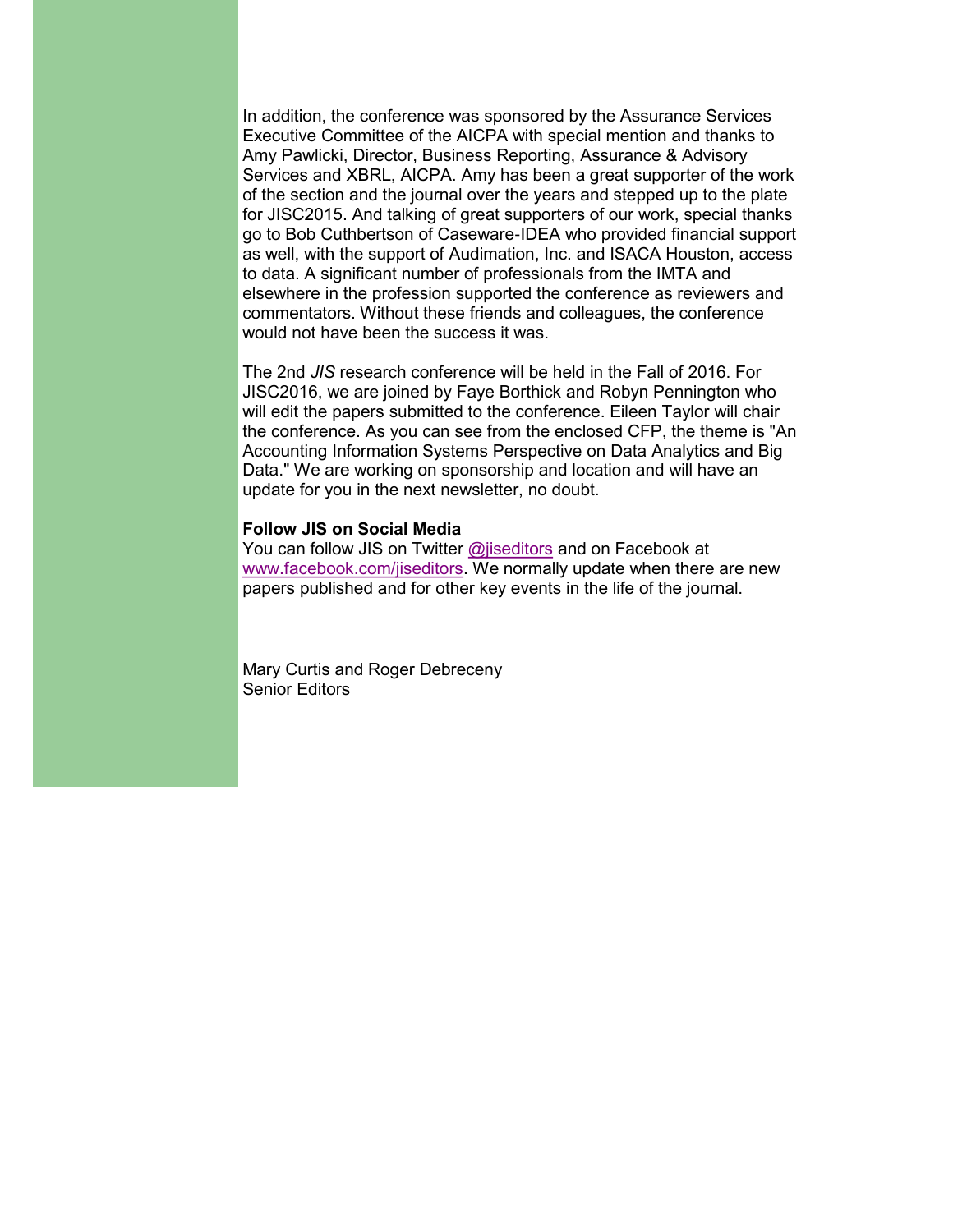

### **American Accounting Association**

### **Accounting Information Systems**

*Journal of Information Systems* **Conference 2015: Information Technology Audit – Bringing Together Research and Practice**

#### <span id="page-3-0"></span>[President's Letter](#page-0-0)

#### *JIS* [Update](#page-1-0)

**JISC2015 Highlights**

[JISC2015 Program](#page-5-0)

[JISC2016](#page-7-0)

[AIS & Ethics Call](#page-9-0)

[AIS Educator Conference](#page-11-0)

The inaugural *Journal of Information Systems* Conference was held at the AICPA offices in Chapel Hill, NC on March 26 – 27, 2015. Embracing the spirit of the Pathways Commission's focus of enhancing the value of practitioner/educator exchanges, the conference brought together 30 academic researchers and 15 practitioners to discuss the current state and the future direction of Information Technology audit research and practice. The AICPA and Caseware IDEA, Inc. provided important support to make the conference a success.

Five papers were presented at the conference. The authors benefited from feedback given by an academic discussant and a practitioner discussant. This format provided a rich exchange of ideas for the authors, as well as the audience. The topics addressed in the paper presentations covered IT Material Weaknesses, Adoption of Internal Control Testing Strategies, Measurement of IS Control Alignment, IT Investments and Audit Risk, and Information Security Effectiveness. The revised papers will be included in the upcoming *JIS* special issue.

Two panel discussions comprised of practitioners from government, public accounting, and industry were also held. The first panel addressed the role of IT auditors (both internal and external) in meeting external compliance requirements and ensuring information systems provide value to the organization. The second panel discussed the future of IT audit including emerging types of data, audit routines, and technologies, as well as a model for financial information exchange. (Look for more in depth discussion on these panels in the upcoming *JIS* special issue).

Equally beneficial was the opportunity to continue the exchange of ideas with the practice professionals throughout the conference. The model of this conference provided a great "hatching ground" for future research ideas and collaborations between academia and practice. Watch for information regarding JISC 2016.

~ Ann Dzuranin & Irina Malaescu

[Return to](http://www2.aaahq.org/infosys/index.cfm)  [AIS Section Homepage](http://www2.aaahq.org/infosys/index.cfm)

Organizers of JISC 2015. Left to right: Roger Debreceny and Mary Curtis (Senior Editors); Diane Janvrin (Editor for JISC 2015); Susan Pierce (Senior Technical Manager, Information Management and Technical Assurance, AICPA); and David Wood (Editor for JISC 2015)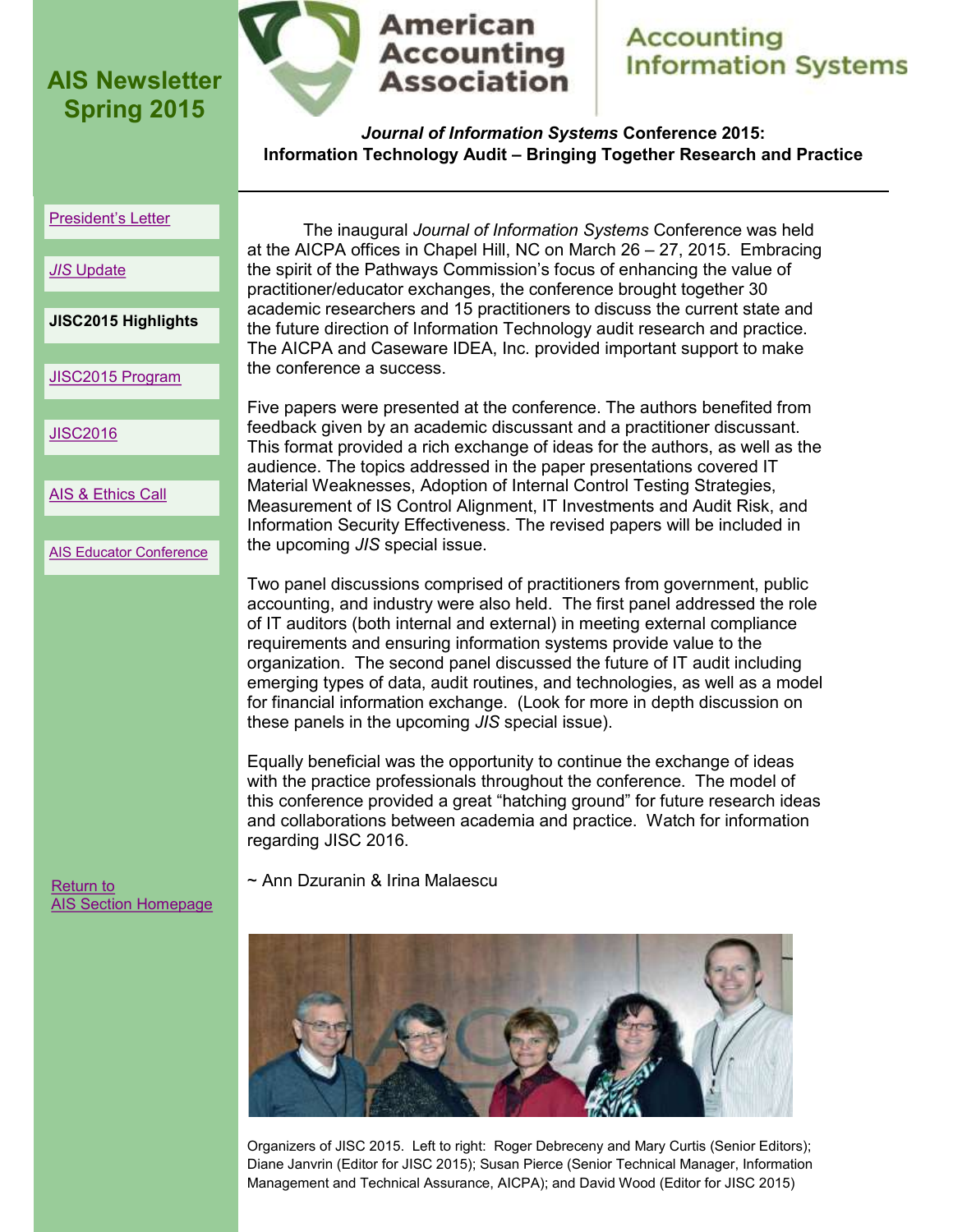

Panel at JISC 2015. JIS Senior Editor, Mary Curtis, introducing the Future of IT Audit Panel. Left to right: Matt Pickard, University of New Mexico; Srinivas Saraswatula, Accuratus; Joel Pinkus, KPMG; and Donny Shimamato, Intraprisetechknowlogies LLC



Adi Masli, University of Kansas, presenting his paper: "Repairing Organizational Legitimacy Following IT Material Weakness: Executive Turnover, IT Expertise, and IT System Overhaul"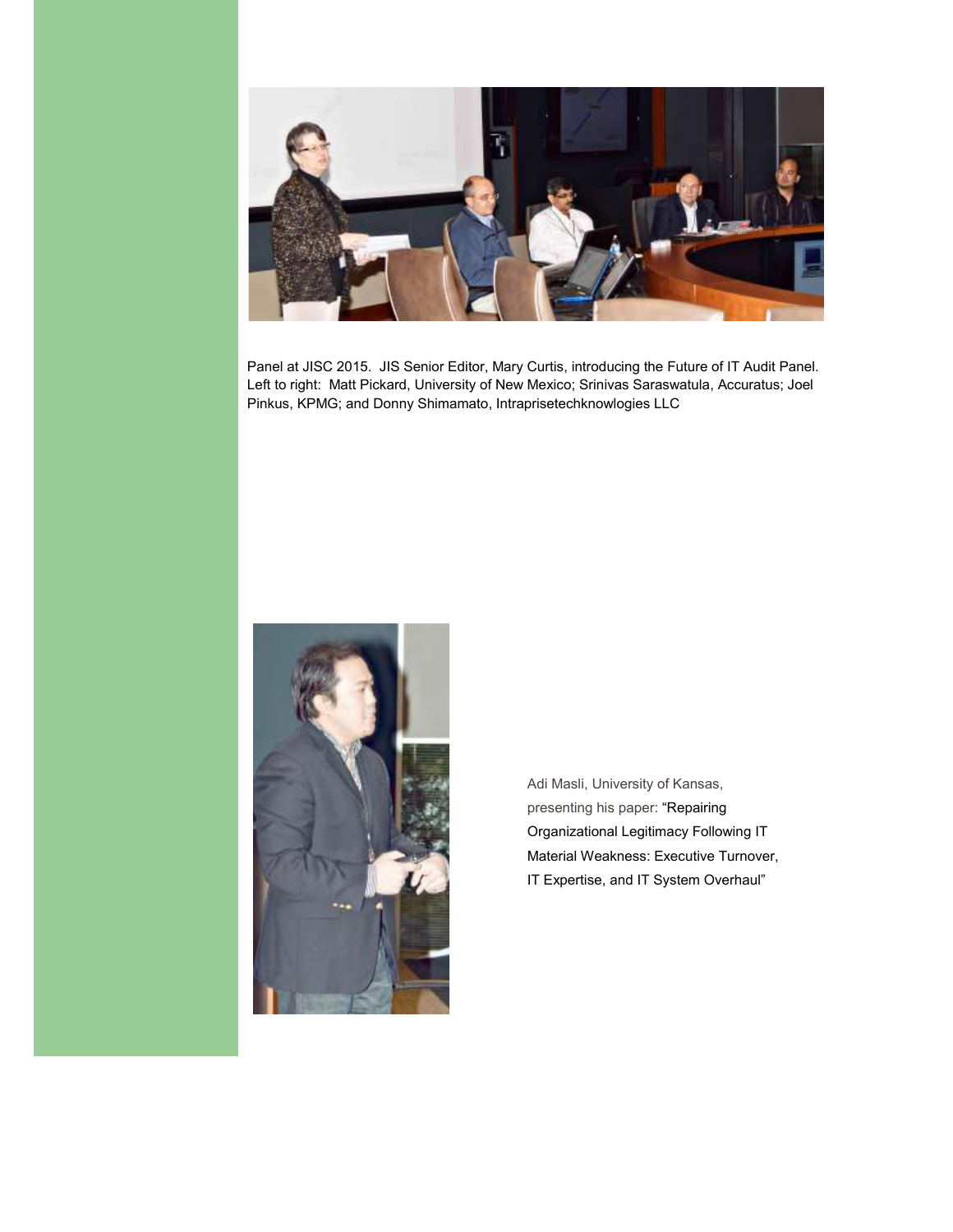

**American Accounting**<br>Association

**Accounting**<br>Information Systems

# **JISC2015 Program**

<span id="page-5-0"></span>

| President's Letter                       | March 26, 2015 Papers/Panels:<br>Adoptions of Automated Internal Control Testing Strategies and External<br>Auditor Perceptions of the Strength of the Internal Audit Function<br>Rina Limor, Hofstra University<br>Maia Farkas, California State University - San Marcos                                                                                                                                                                                                                                           |  |
|------------------------------------------|---------------------------------------------------------------------------------------------------------------------------------------------------------------------------------------------------------------------------------------------------------------------------------------------------------------------------------------------------------------------------------------------------------------------------------------------------------------------------------------------------------------------|--|
| <b>JIS Update</b>                        |                                                                                                                                                                                                                                                                                                                                                                                                                                                                                                                     |  |
| JISC2015 Highlights                      | Panel: IT Audit -- Being Pushed and Pulled between Compliance and<br>Value. This panel will consider the role played by IT auditors in                                                                                                                                                                                                                                                                                                                                                                              |  |
| JISC2015 Program                         | organizations and external auditors in both meeting external compliance<br>requirements as well as ensuring information systems provide value for<br>the enterprise. The panel will address the role played by the various<br>standards and frameworks including SOCx, NIST, SOX, COSO and<br>COBIT.<br>Panel members:<br>Mikrish Appadu, Ernst and Young<br>Beth Wood, State Auditor, State of North Carolina<br>Mark Shaw, Compliancy.com, North Carolina<br>Moderator: Mary B. Curtis, University of North Texas |  |
| <b>JISC2016</b>                          |                                                                                                                                                                                                                                                                                                                                                                                                                                                                                                                     |  |
| AIS & Ethics Call                        |                                                                                                                                                                                                                                                                                                                                                                                                                                                                                                                     |  |
| <b>AIS Educator Conference</b>           |                                                                                                                                                                                                                                                                                                                                                                                                                                                                                                                     |  |
|                                          | Developing a Measure for Information Systems Control Alignment<br>Alex Cram, Bentley University<br><b>Brent Gallupe, Queens University</b>                                                                                                                                                                                                                                                                                                                                                                          |  |
|                                          | The Association between Information Technology Investments and Audit<br><b>Risk</b><br>Shipeng Han, University of Memphis<br>Zabihollah Rezaee, University of Memphis<br>Ling Xue, University of North Carolina at Greensboro<br>Joseph Zhang, University of Memphis                                                                                                                                                                                                                                                |  |
| Return to<br><b>AIS Section Homepage</b> | Repairing Organizational Legitimacy Following IT Material Weakness:<br>Executive Turnover, IT Expertise, and IT System Overhaul<br>Jacob Z. Haislip, Binghamton University<br>Adi Masli, University of Kansas<br>Vernon J. Richardson, University of Arkansas<br>Juan Manuel Sanchez, Texas Tech University                                                                                                                                                                                                         |  |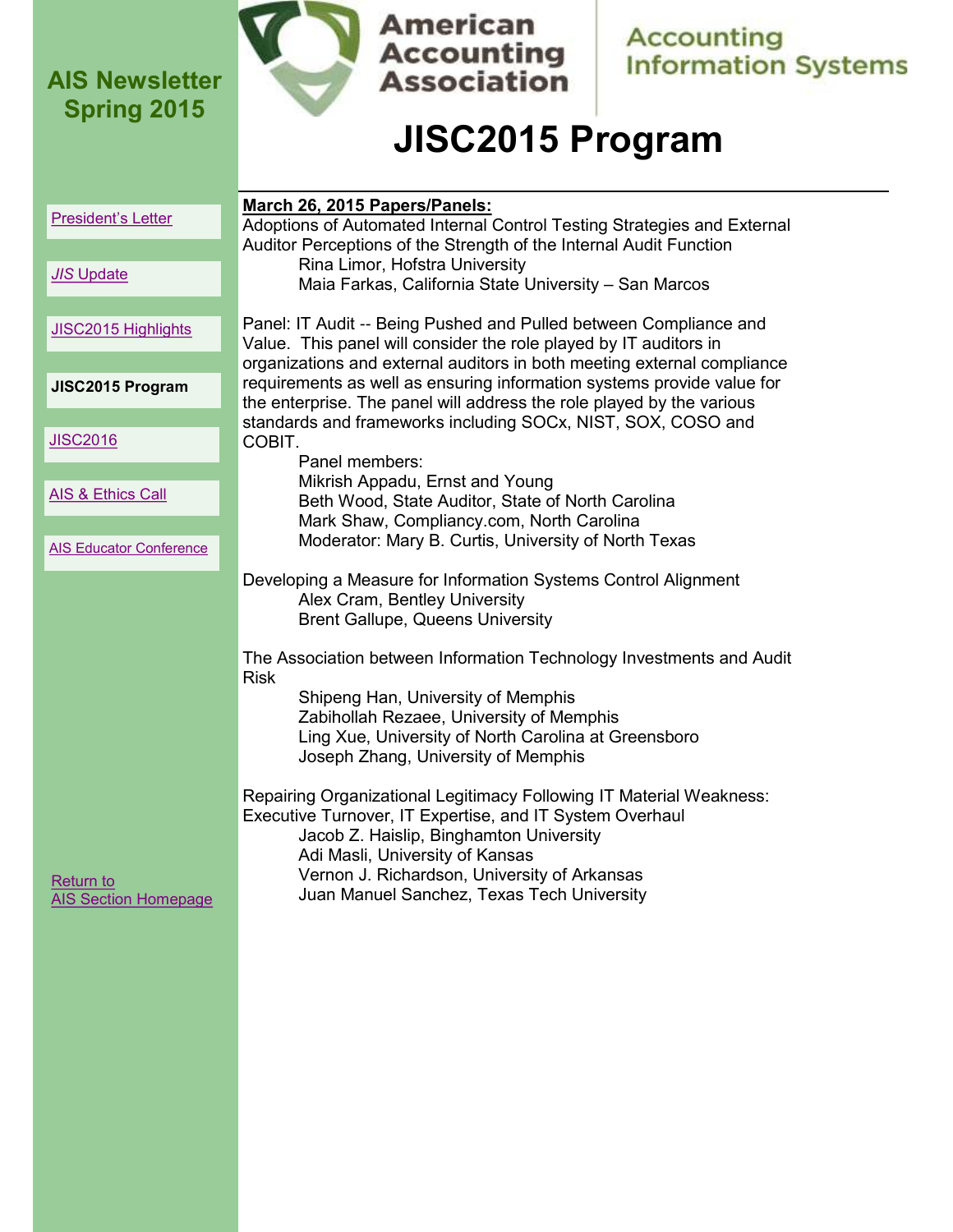#### **March 27, 2015 Papers/Panels:**

Is There an Association Between Internal Control Findings and Measures of Information Security Effectiveness?

Paul Steinbart, Arizona State University William Dilla, Iowa State University Graham Gal, University of Massachusetts Amherst Robyn Raschke, University of Nevada Las Vegas

Panel: The Future of IT Audit. This panel will address the future of IT audit in a world of advanced audit analytics, ubiquitous Internet-enabled devices, and cloud computing. The panel will consider new forms of internal and external assurance on information systems and supporting assurance on new modes of performance and sustainability reporting.

Panel members: Joel Pinkus, KPMG Srinivas Saraswatula, Accuratus Donny Shimamato, Intraprisetechknowlogies LLC Matt Pickard, University of New Mexico Moderator: Mary B. Curtis, University of North Texas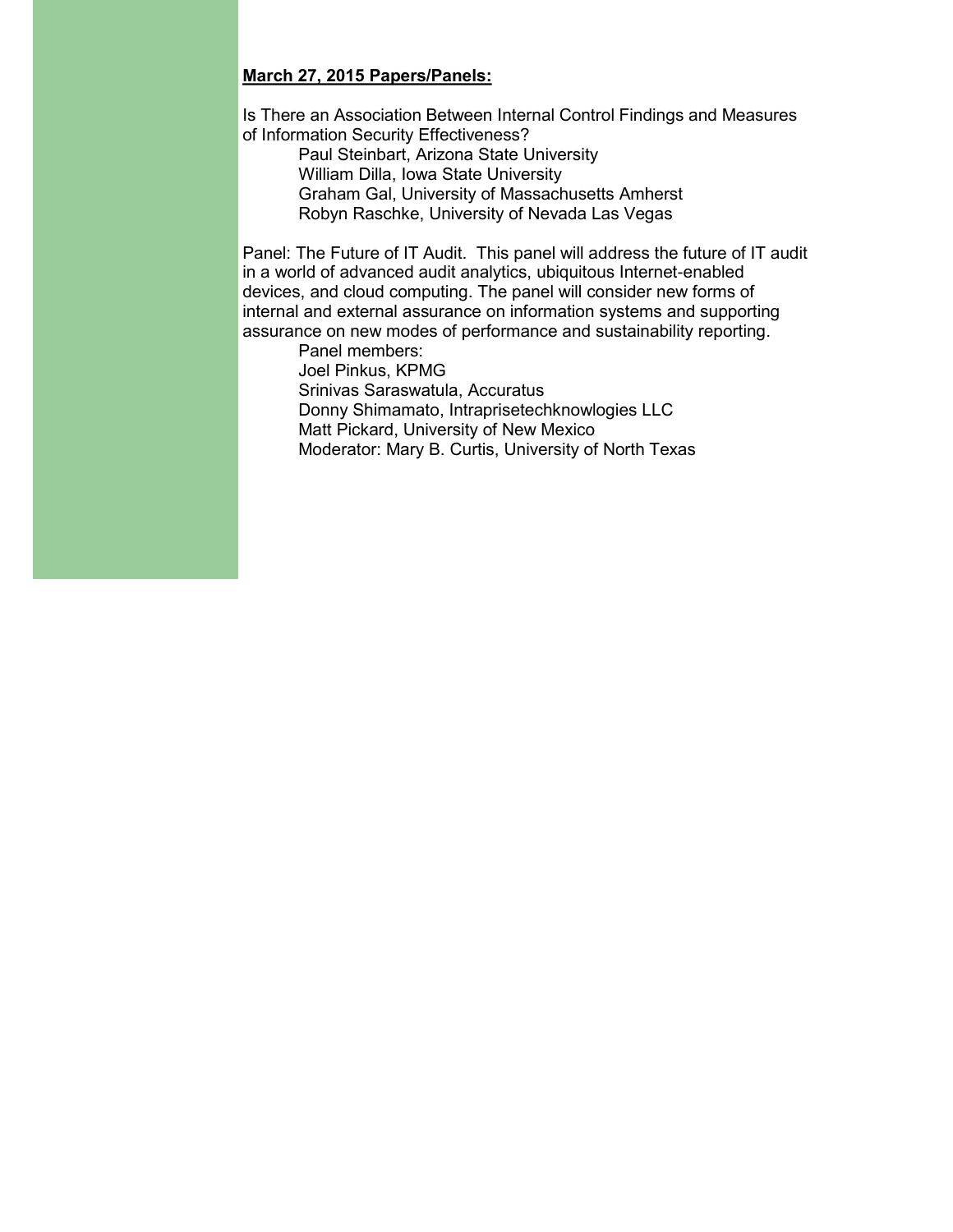

# **Accounting Information Systems**

### **JISC2016 -2 nd** *JIS* **Research Conference Call for Research Proposals and Papers**

<span id="page-7-0"></span>[President's Letter](#page-0-0)

An Accounting Information Systems Perspective on Data Analytics and Big Data Conference Date: Fall 2016

#### *JIS* [Update](#page-1-0)

[JISC2015 Highlights](#page-3-0)

[JISC2015 Program](#page-5-0)

**JISC2016**

[AIS & Ethics Call](#page-9-0)

[AIS Educator Conference](#page-11-0)

### **Topics**

The focus of JISC2016 is Data Analytics and Big Data. There is radically enhanced access to significant volumes of data and information both from within organizations and external sources. In the coming years, there will be even greater volumes of data as connected mobile devices and sensors bring vast amounts of data to the enterprise. The tools available to analyze and leverage this data have also substantially improved in recent years. These enhancements in the information environment and toolset have important implications for accounting, including managerial decision making, auditing as well as reporting to those charged with governance and organizational stakeholders. The direction and shape of the consequences of Data Analytics and Big Data for accounting are unknown. Academic research can add knowledge and direction to the debate on the role of Data Analytics and Big Data in accounting. A literature review by the conference theme editors will be placed on SSRN in Summer, 2015. This review will provide additional ideas for researchers.

**Paper submission**

Final papers should follow the *JIS* editorial policy and be submitted to *JIS* using the AAA's manuscript management system. Full details are available at [www.jisonline.com.](http://www.jisonline.com/) Papers accepted to JISC2016 also receive a conditional acceptance to *JIS*. Research teams are expected to improve their papers following the guidance from the academic and professional reviewers and from the interaction at the conference. Papers not accepted for the conference may continue to receive editorial review by *JIS*.

#### The *Journal of Information Systems* (*JIS*) will hold the 2nd *JIS* Research Conference (JISC2016) in Fall 2016. *JIS* is the research journal of the Accounting Information Systems (AIS) Section of the American Accounting Association.

#### **Conference Design**

The design of JISC2016 is to provide an opportunity for intense discussion between academics and professionals on research in a targeted area of concern to the broad AIS community. The conference will involve research presentations, round-table discussions, and a keynote presentation; attendance at the conference will be limited to those on the program. Each research paper presentation will have an academic and a professional commentator. Papers presented at JISC2016 will appear in a theme issue of *JIS*, edited by Dr. A. Faye Borthick of Georgia State University and Dr. Robyn Pennington of North Carolina State University. Dr Eileen Z Taylor of North Carolina State University will be the Chair of the Conference.

### [Return to](http://www2.aaahq.org/infosys/index.cfm)  [AIS Section Homepage](http://www2.aaahq.org/infosys/index.cfm)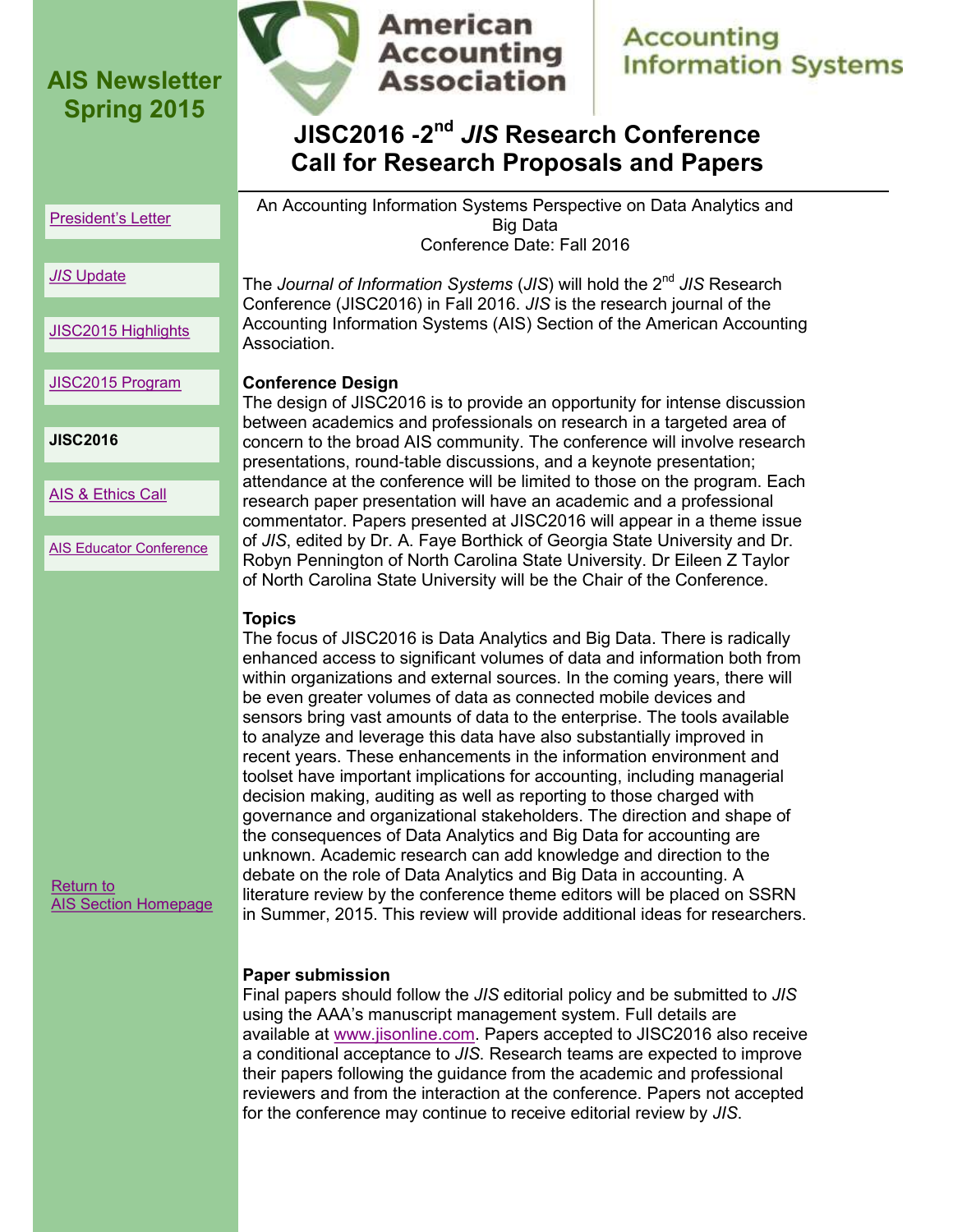#### **Research methodologies**

All research methodologies are welcome, including experimental, qualitative, field study, analytical, behavioral, archival, design science, and empirical.

#### **Financial Support**

One author from each accepted paper will receive funding to help defray travel costs to attend the conference (e.g., plane tickets, hotel, etc.). Authors from the USA, Mexico, and Canada will receive \$1,100. Authors from other countries will receive \$1,500.

#### **Deadlines**

The deadlines for JISC2016 are: May 1, 2016: Research papers due. October/November, 2016: JISC2016 February 1, 2017: Revised papers due.

#### **Additional information**

Queries can be addressed to [jis-editors@aaahq.org](mailto:jis-editors@aaahq.org).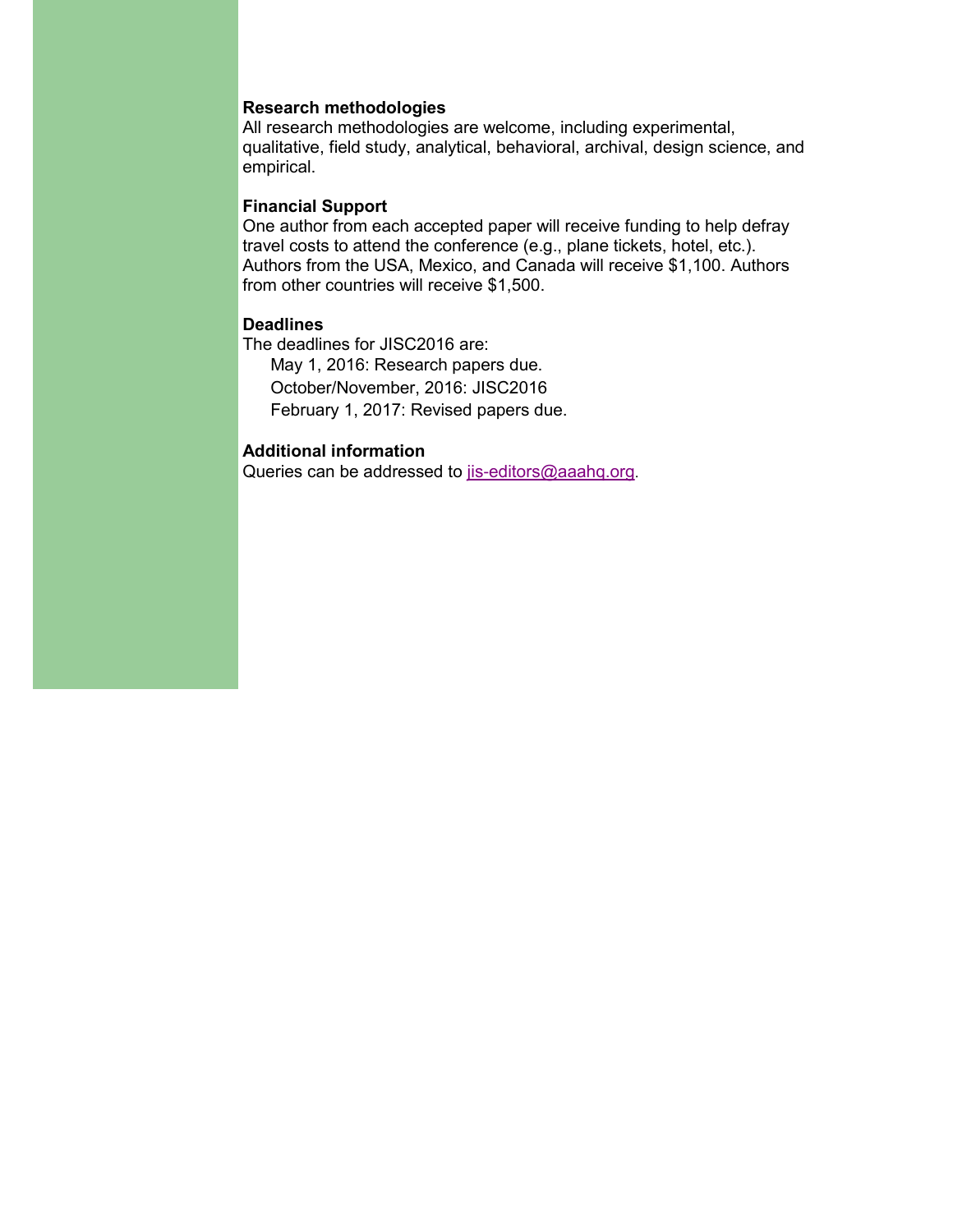

# **Accounting Information Systems**

### *Journal of Information Systems* **– Call for Accounting Information Systems and Ethics**

#### <span id="page-9-0"></span>[President's Letter](#page-0-0)

#### *JIS* [Update](#page-9-0)

[JISC2015 Highlights](#page-3-0)

#### [JISC2015 Program](#page-5-0)

**[JISC2016](#page-7-0)** 

#### **AIS & Ethics Call**

[AIS Educator Conference](#page-11-0)

[Return to](http://www2.aaahq.org/infosys/index.cfm)  [IS Section Homepage](http://www2.aaahq.org/infosys/index.cfm) The Journal of Information Systems (JIS) is the journal of the Accounting Information Systems (AIS) Section of the American Accounting Association (www.jisonline.com). The vision statement for the Journal is: The Journal of Information Systems publishes high quality, leading-edge research that advances accounting information systems knowledge. JIS will publish a themed section in the Fall 2016 issue of JIS entitled "Accounting Information Systems and Ethics."

AIS are a critical component of business operations, comprising many interrelated elements (i.e. people, procedures, data, software, hardware, and controls) that identify, collect, store, manage, and communicate accounting data and information for the purposes of reporting and control. While the foundation of ethics is to understand how our behavior impacts the well being of others, virtually every aspect of AIS has ethical implications. This is because people (and controls implemented by and on people) are key elements in AIS, and managers, regulators, investors, and others use reported accounting information to make decisions about people's lives (e.g. contracting, hiring, investing, purchasing, and selling). The AIS of yesterday were relatively limited observers, recorders, and reporters of data. Due to rapid advances in technology, however, today's AIS are powerful and far reaching. They create opportunities for individuals who design, implement and interact with them to intentionally and unintentionally cause harm to individuals, organizations, and societies. Because of this, AIS are at a crossroad with ethics. Universal ethics demand that we, as professionals, academics, and human beings, take on the responsibility of understanding how the systems we create not only help, but potentially harm others.

Authors are encouraged to read a literature review on AIS and Ethics, available online at SSRN (http://papers.ssrn.com/sol3/papers.cfm?abstract\_id=2512567) for context and additional research ideas.

Examples of relevant topics include:

Ethics awareness and impact in the various stages of AIS design, development, and implementation

Privacy issues related to data collection, quality, storage, security, management, and use.

Ethics and use of AIS to manage and control employees

How regulatory, individual, organizational, and technological factors influence ethical awareness and decisions

AIS-related frameworks' intersection with ethics

AIS' impact on ethics in financial and non-financial reporting, and related to fraud

All research methods are welcome, including behavioral, case study, design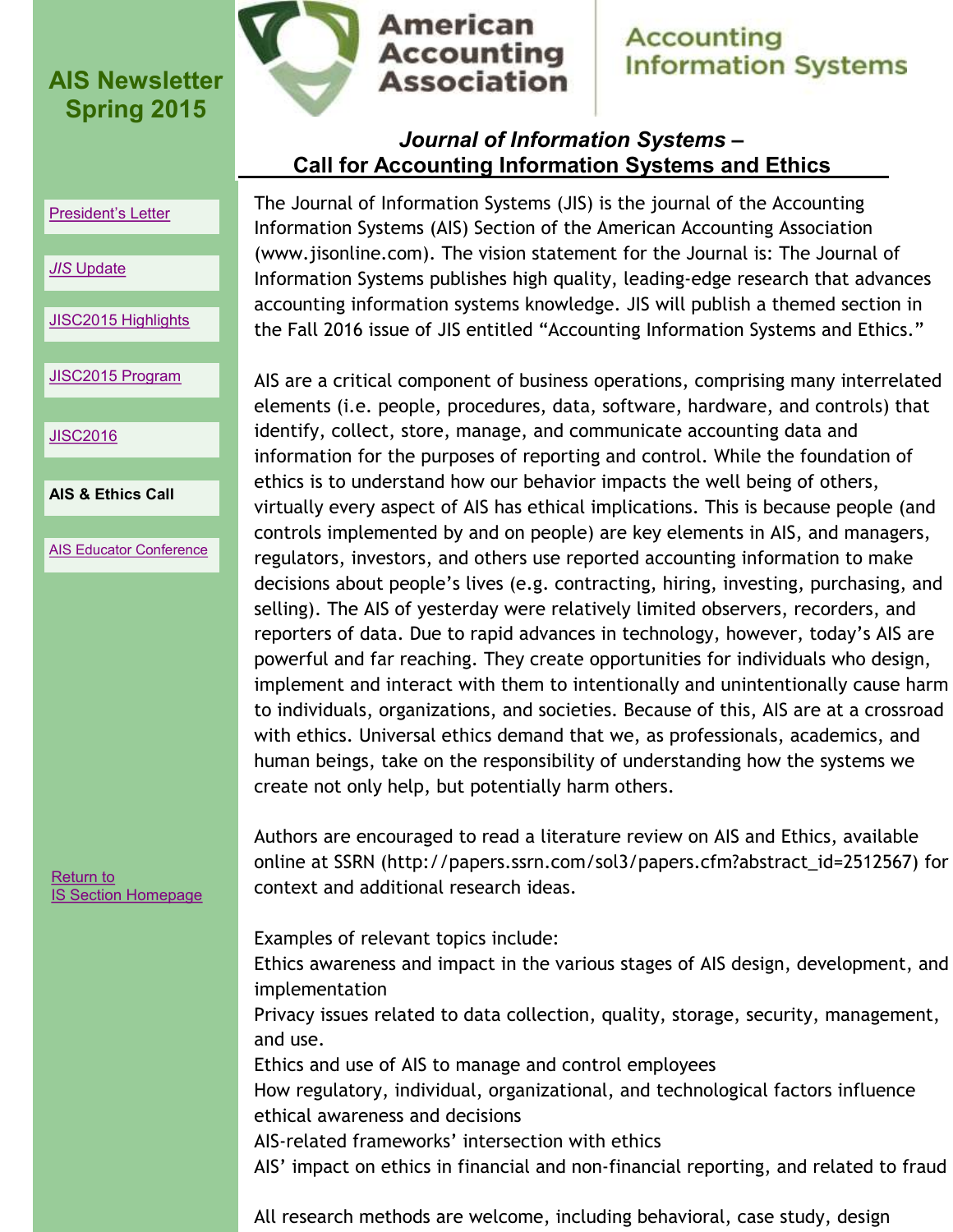science, empirical archival, and review. Submissions should follow the editorial guidelines at www.jisonline.com.

Submissions for the special issue are due on November 2, 2015. Earlier submission is encouraged.

The co-editors of the themed issue are Eileen Taylor, Associate Professor of Accounting, Poole College of Management, North Carolina State University. Email: eztaylor@ncsu.edu and Ronny Daigle, Professor of Accounting, College of Business, Sam Houston State University, daigle@shsu.edu.